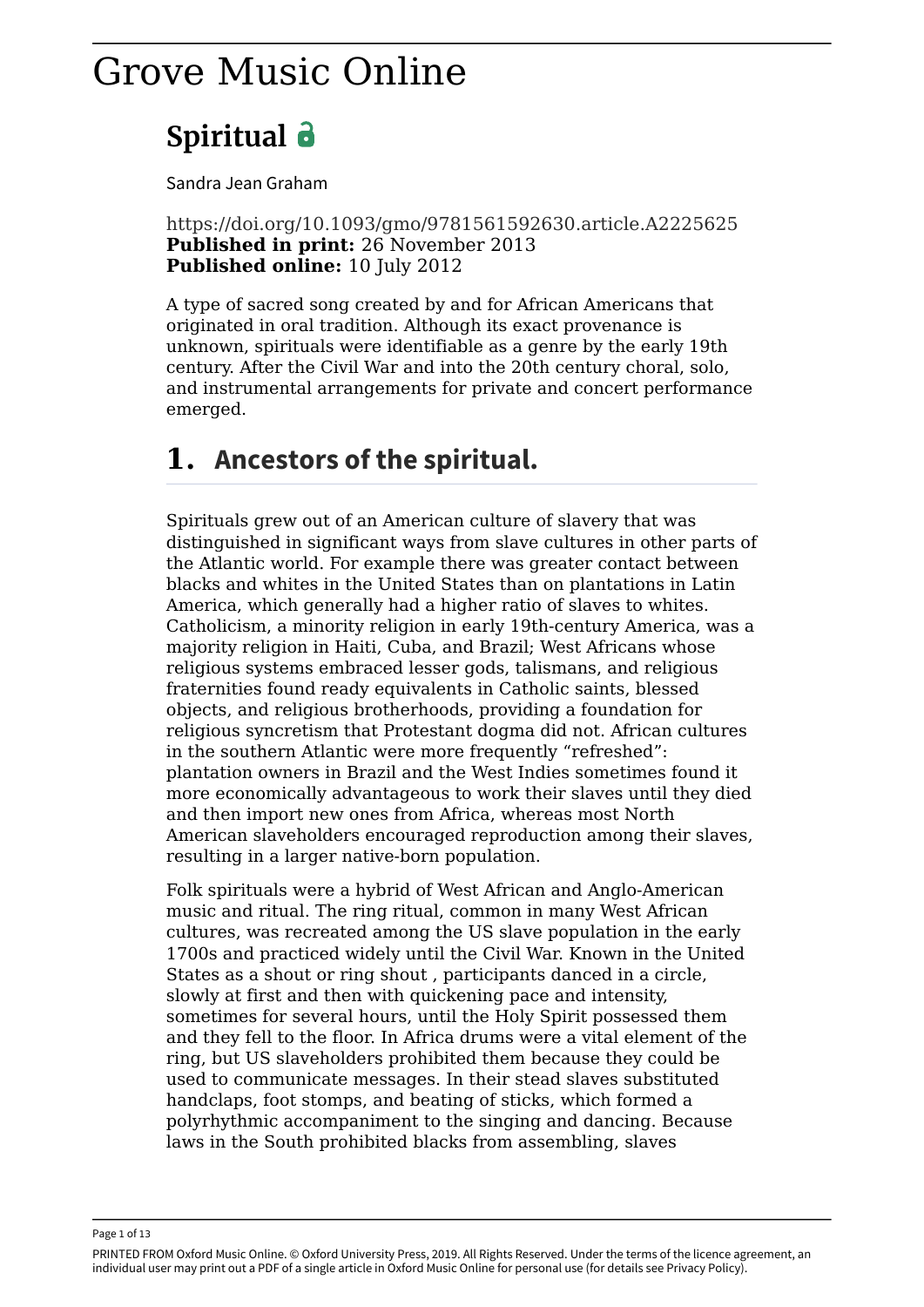practiced ring rituals in an "invisible institution" of collective cultural practice, after midnight in secluded natural settings, in praise houses, or in slave quarters distant from white observation.

Anglo-American hymnody was another important influence on the development of spirituals. Only a small minority of slaves were members of a Christian church before the Civil War, and many slaveholders chose not to promote Christianity. Options for worship consisted of independent black churches (as early as the 1770s), white churches (where blacks were segregated by seating area or by service times), and praise houses on plantations, where the preacher could be black or white. In each case worship was conducted under white supervision. Initially African Americans who worshipped in the Christian church sang Protestant psalms and hymns from white hymnals, but this began to change with Richard Allen's *Collection of Spiritual Songs and Hymns* (1801). In 1786 Allen was made an assisting pastor of Old St. George's Methodist Episcopal Church (Philadelphia), a white church with black members. When in 1794 he founded Bethel, the first independent African Methodist Episcopal church, Allen decided that the Bethel worshippers should have their own hymnal. His compilation is the earliest existing evidence of hymns favored by African Americans. Two editions were published in 1801, giving a total of 64 hymn texts without melodies. Although some of the texts were undoubtedly sung to Protestant tunes, anecdotal evidence suggests that the Bethel worshippers also made use of popular melodies, a practice consistent with revivalist activity of the second half of the 18th century. Supporting this conclusion is a comment by anti-revivalist John F. Watson, who wrote in his 1819 *Methodist Error* that such songs were "first sung by the illiterate *blacks* of the society." Some of the hymns in Allen's collection had wandering refrains; for example the refrain "Hallelujah to the Lamb who purchas'd our pardon./We'll praise him again when we pass over Jordan" is attached to both hymns one and five (and could be attached to any hymn in performance). The use of popular tunes and wandering refrains generated collective participation and point toward the evolution of the spiritual in the North.

The ring ritual and Anglo-American hymnody converged at camp meetings, which were one response of America's frontier communities to the revival movement during the Second Great Awakening (*c*1780–1830). From the first camp meeting in Cane Ridge, Kentucky (1801) camp meetings were interracial, with black participants frequently outnumbering whites. They attracted hundreds and even thousands of people who belonged to America's geographical and socioeconomic margins. Lasting for days or even weeks in shady groves, camp meetings called for a new kind of hymn to encourage collective singing without written aid and to match the highly emotional style of worship among both whites and blacks, which was characterized by screaming, jumping, jerking, falling down, and clapping hands. Consequently song leaders added wandering refrains to hymns, introduced repetitive phrases, set words to catchy tunes, and improvised new songs through call and response with the worshippers. In *Methodist Error* Watson complained about the "senseless songs" sung by blacks in their quarters at the camp meetings, which consisted of "short scraps of disjointed affirmations, pledges, or prayers, lengthened out with

Page 2 of 13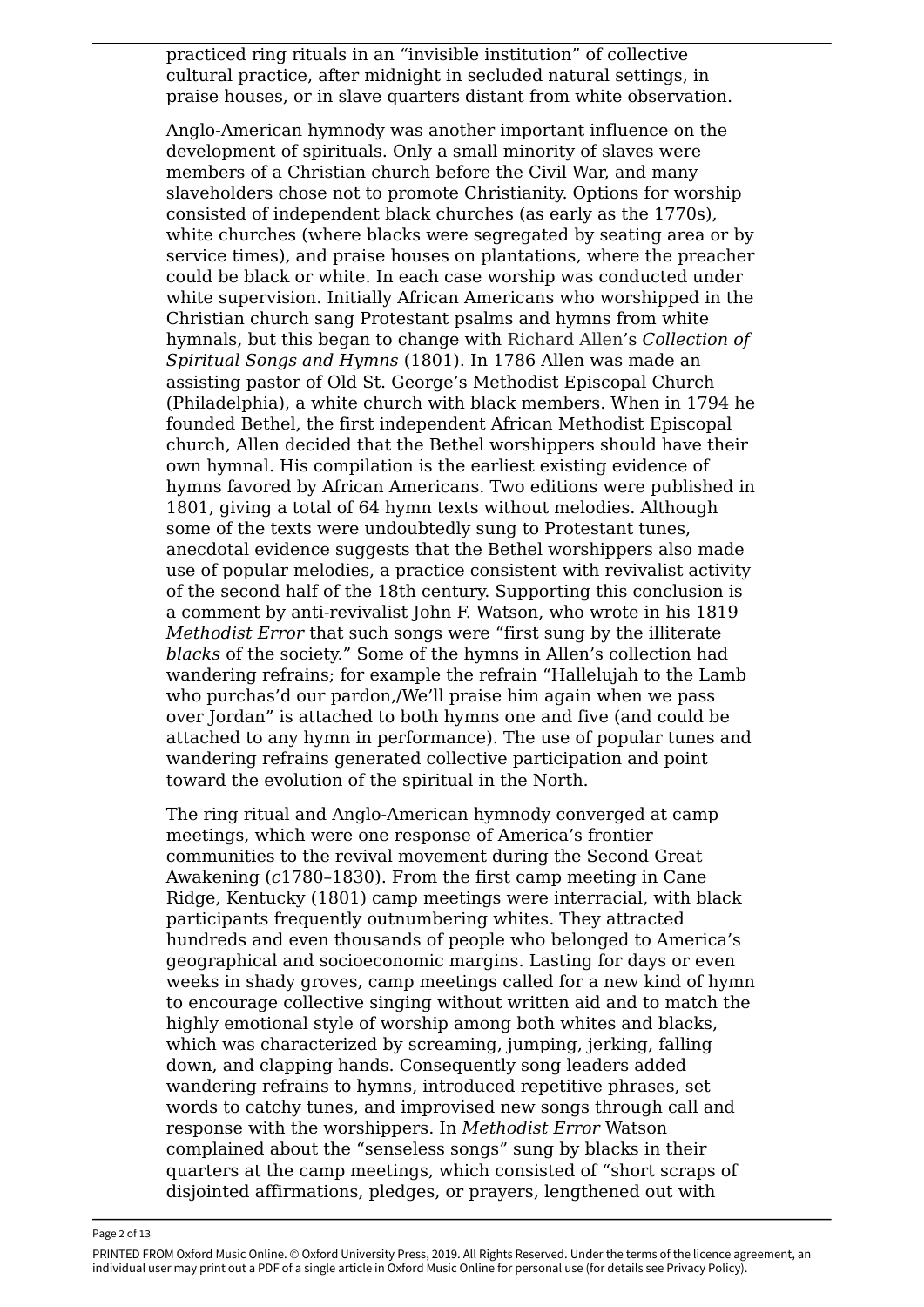long repetition *choruses*." Such singing lasted for hours, in a "merrychorus manner" of the harvest field, accompanied by ring dancing and body percussion. Even more alarming to Watson was that such singing "has already visibly affected the religious manners of some whites." Later in the century Fredrika Bremer and other white observers confirmed Watson's observations, although not his opinions, about these songs.

Over time the ring songs (which became known as ring shouts), wandering refrains, and improvisations coalesced into a body of song that became known as spirituals. By the late 1810s blacks began holding their own separate camp meetings (which whites sometimes attended), and spirituals were the songs they sang.

## **2. Folk spirituals, 1800 to 1860s.**

Until the late 1860s, spirituals were orally transmitted and, as such, existed only in performance. The Civil War provided many white northerners with their first extended exposure to plantation slave culture. Army officers, missionaries, educators, and war correspondents wrote descriptions of singing, shouting, and dancing among plantation slaves that gave their readers a taste of what many southerners had already experienced. Among the most balanced and detailed were the reports of Thomas Wentworth Higginson, colonel of the 1st South Carolina Volunteers, the Union's first regiment of former slaves. The educational work of William Francis Allen, Lucy McKim Garrison, and Charles P. Ware with the Gullah on Port Royal, a South Carolina sea island, in the early 1860s resulted in the first published collection of spirituals, *Slave Songs of the United States* (1867). Wartime sources were invaluable, not least because they identified a body of song connected by elements of musical style, content, and performance practice.

Common forms of spirituals include verse only, verse plus refrain, and refrain only. Spirituals typically have a responsorial structure with calls and responses overlapping in folk performance, creating a continuous flow of sound—and considerable textual and melodic repetition. Verses often have "internal refrains":

I looked over Jordan, and what did I see, *Coming for to carry me home*, A band of angels coming after me. *Coming for to carry me home*.

Although no one type of scale predominates, gapped scales are common; this gave many 19th-century white listeners the impression of hearing both "major" and "minor" simultaneously. In folk performance melodies had high variability and an ambiguous approach to pitch. Singers would alter the tune when repeating a verse or chorus, and embraced slides, shakes, melismas, microtones, and interjections (moans, cries, shouts), which produced a heterophonic texture. As a result it was difficult for transcribers to identify a "standard" melody, as Allen notes in his introduction to *Slave Songs*.

Page 3 of 13

PRINTED FROM Oxford Music Online. © Oxford University Press, 2019. All Rights Reserved. Under the terms of the licence agreement, an individual user may print out a PDF of a single article in Oxford Music Online for personal use (for details see Privacy Policy).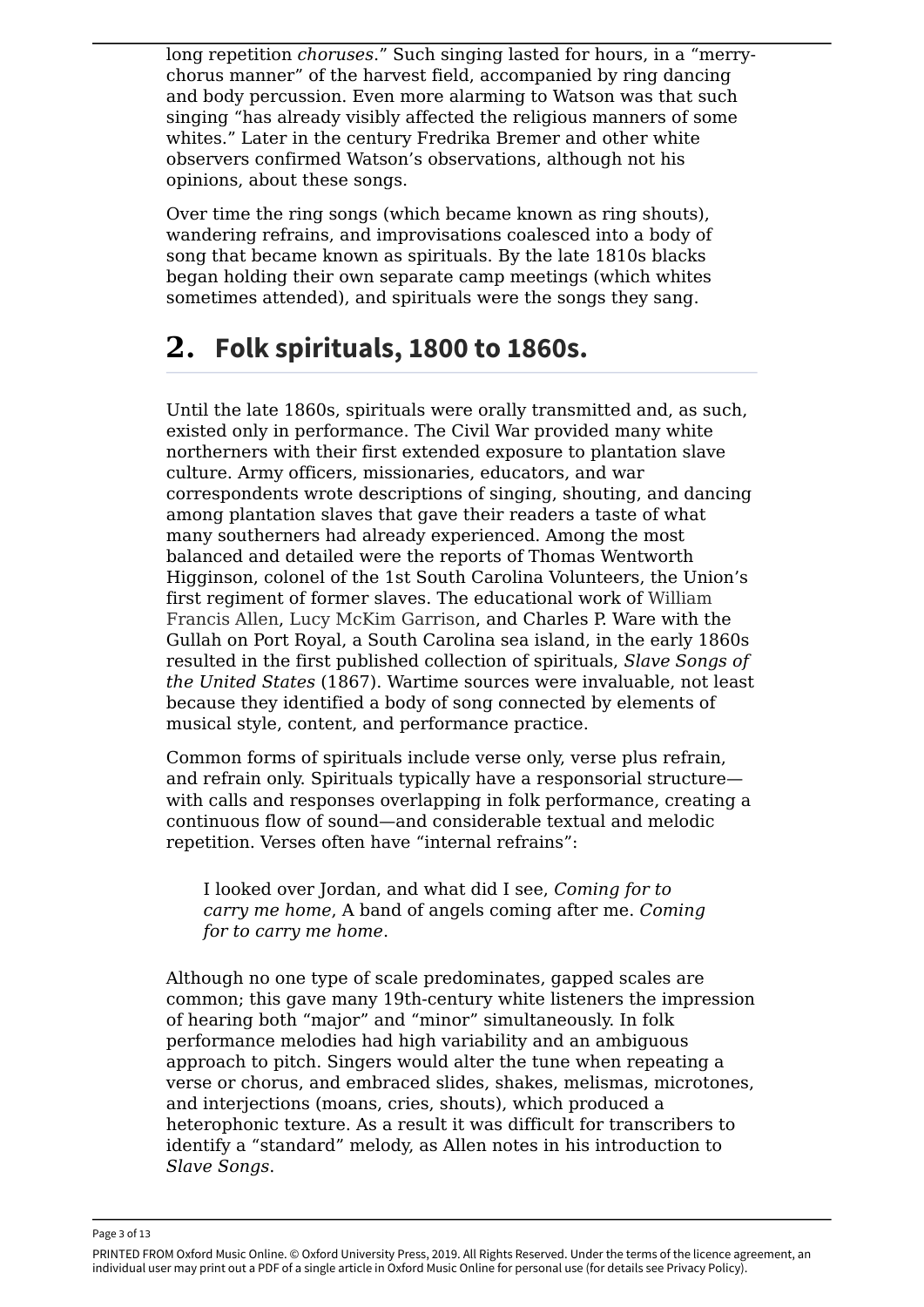The rhythm of folk spirituals was regulated by dance, an inheritance from the West African ring ritual. As with melody, the editors of *Slave Songs* commented on the difficulty of expressing it in notation. Single voices might join and drop out of the song at will, and "irregular" rhythms seem to have arisen from alternating duple and triple subdivision of the beat, as well as from changes in tempo that might result in hurried (and indecipherable) phrases. In performance rhythms seem to have been syncopated and swung, with tones lengthened, shortened, or omitted according to a singer's impulse. Historically, rhythmic spirituals have been notated in duple meter with frequent instances of syncopation, but considering that dancing and body percussion were also rhythmic elements of performance, it is perhaps more accurate to conceive of them as being polyrhythmic. Spirituals in triple or compound meters are rare in printed editions. There are also descriptions of spirituals in free rhythm, often growing out of prayer or a sermon.

The lyrics of spirituals retold stories of the Old and New Testaments, and African Americans took special delight in stories that related the triumph of ordinary men over powerful foes, such as Daniel in the lion's den, Jonah in the whale, and David fighting Goliath. Other popular figures included Jacob, the angel Gabriel, John the Baptist, Mary and Martha, and Jesus. Moses delivering his people from Pharaoh was an especially potent story for the slaves, who identified with the captive Israelites. Satan was frequently a comical figure, who likely represented white masters. African Americans were selective in their approach to Christianity, avoiding stories about masters and obedience. The poetry was a forceful mix of first-person declaration and metaphor that communicated in images rather than cohesive narrative, with little concern for rhyme schemes—the consequence of a compositional practice rooted in improvisation. Singers inserted real-world topics into their spirituals as well; one of the many verses to "Go Down, Moses" refers to the debate over excesses of emotional worship: "I'll tell you what I likes de best,/Let my people go;/It is the shouting Methodist,/Let my people go" (*Jubilee Songs*, 1872).

Page 4 of 13

PRINTED FROM Oxford Music Online. © Oxford University Press, 2019. All Rights Reserved. Under the terms of the licence agreement, an individual user may print out a PDF of a single article in Oxford Music Online for personal use (for details see Privacy Policy).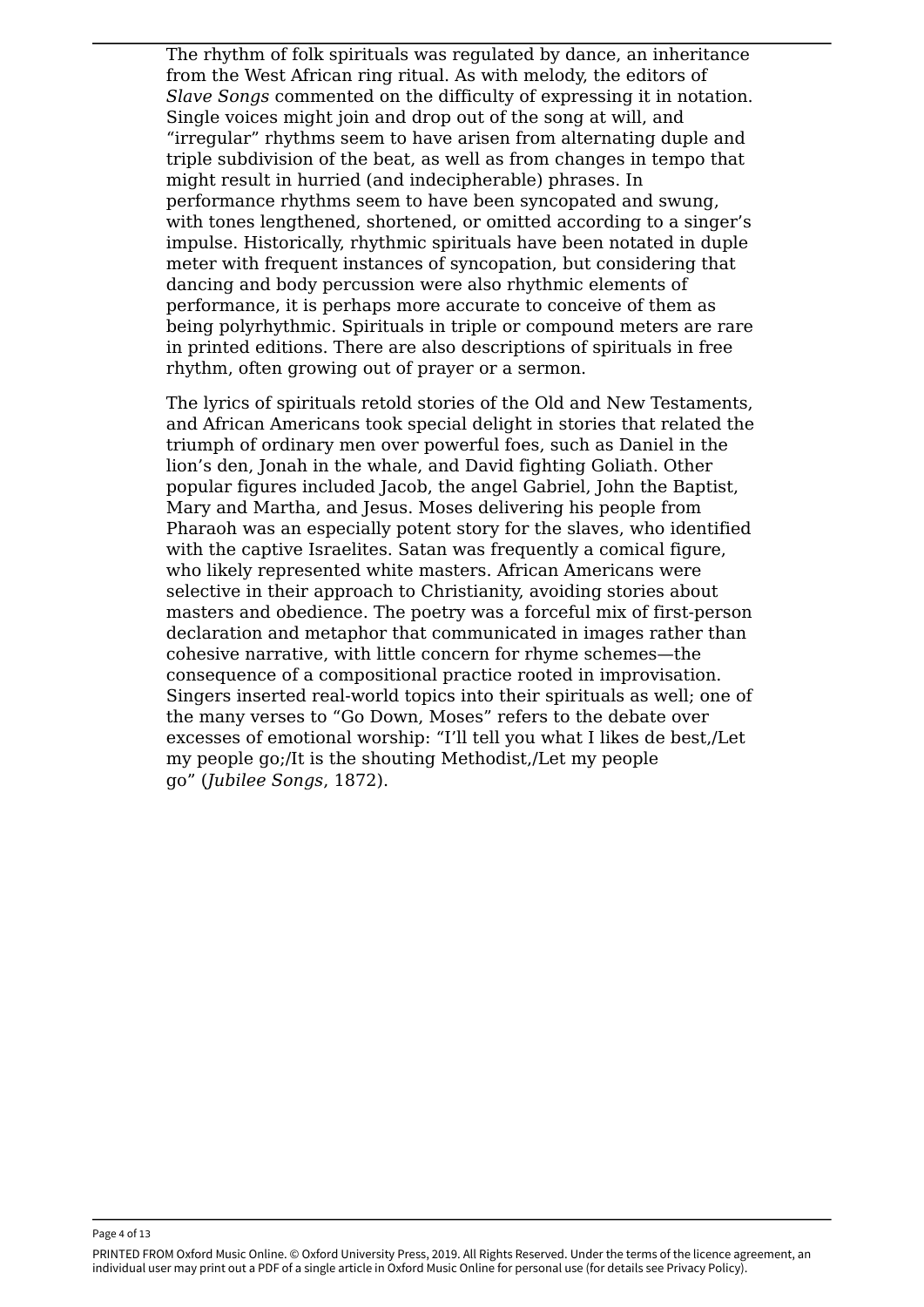

William Francis Allens Slave Songs of the United States, New York, 1867.

Wilson Special Collections Library, UNC Chapel Hill

Slaves were adept at hiding their true feelings as well as their rituals from public view. Stuckey among others argues that Christianity was a protective cloak for West African religious principles and practices. He relates a story by former slave Simon Brown of a baptism in which the convert is held underwater, dying a "small death" and communing with the ancestors before reemerging. In that context the spiritual "Sister, you better get ready/You got to die/You got to die" takes on a different significance from the literal meaning of the words. Slaves, like their African forebears, did not recognize a clear demarcation between sacred and secular; rather, all elements of the divine were incorporated within the everyday world. The spirituals cannot be understood by abstracting their music or lyrics, but rather must be understood in terms of specific performance contexts. Spirituals might be sung for worship (in the praise house, as a ring shout, or at a camp meeting); for baptisms and burials; as a code

Page 5 of 13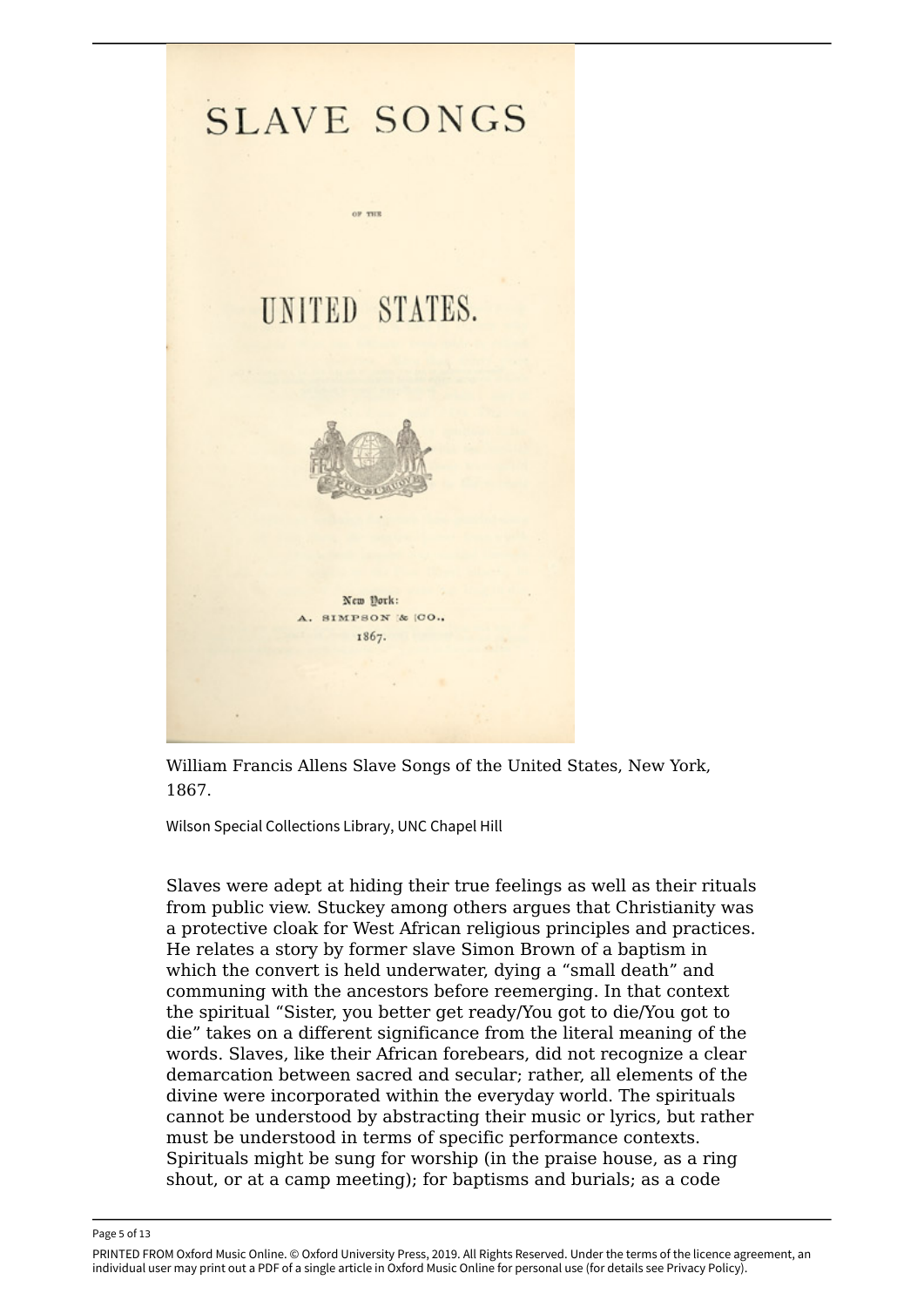song to signal a planned escape; as a lullaby; to accompany work; or for socializing. The occasion would determine the number of singers, tempo, singing style, and other elements of performance.

### **3. Arranged spirituals, 1860s–90s.**

The arranged spirituals of the Jubilee Singers of Fisk University came to define the genre in the second half of the century. (*See* Jubilee singers .) Replacing the heterophony of folk practice with synchronized homophonic (SATB) textures; dialect with standard English; ambiguous pitches with exact intonation; raw timbres with cultivated vocals; moving, percussive bodies with still posture; and an undifferentiated dynamic with a range expressive devices (for example, crescendos, ritards, holds), they created a presentational style of performance for discerning audiences.

The initial impact of arranged spirituals was in the North, as a result of the 1872 tour of the Fisk singers, and in Europe (especially Britain and Germany), where the Fisk troupe toured between 1873 and 1878. Rival concert troupes sprang up in short order, replicating the success of the Fisk troupe to greater or lesser degrees. The widespread popularity of spirituals was confirmed by parodies in minstrel and variety shows. Publications of arranged spirituals proliferated in the 1870s and 1880s, in both anthologies and sheet music editions. Major jubilee troupes published transcriptions of their own a cappella arrangements, the Fisk and Hampton Institute compilations being the most influential. Some of these arrangements were incorporated into anthologies of college songs and parlor songs.

The heyday of jubilee troupes waned by the mid-1880s, although the jubilee tradition lived on in male quartets. The first commercial recordings of spirituals were made in the 1890s (for example, the Kentucky Jubilee Singers recorded *c*1894), although no recordings from this decade are known to survive. The founding of the American Folk-Lore Society (1888) and especially the Hampton Folk-Lore Society (1893) supported a resurgent interest in documenting folk spirituals before they became a casualty of acculturation. A number of white performers, riding a wave of nostalgia for the "simpler" prewar era, even performed spirituals in concert, including Jeanette Robinson Murphy, kitty Cheatham , and Polk Miller.

With the popularization of spirituals after the Civil War, opinionmakers trumpeted that the United States could finally boast a true "national" music. Those sentiments were affirmed by Antonin Dvořák, who in 1893 famously declared, "in the negro melodies of America I discover all that is needed for a great and noble school of music."

Page 6 of 13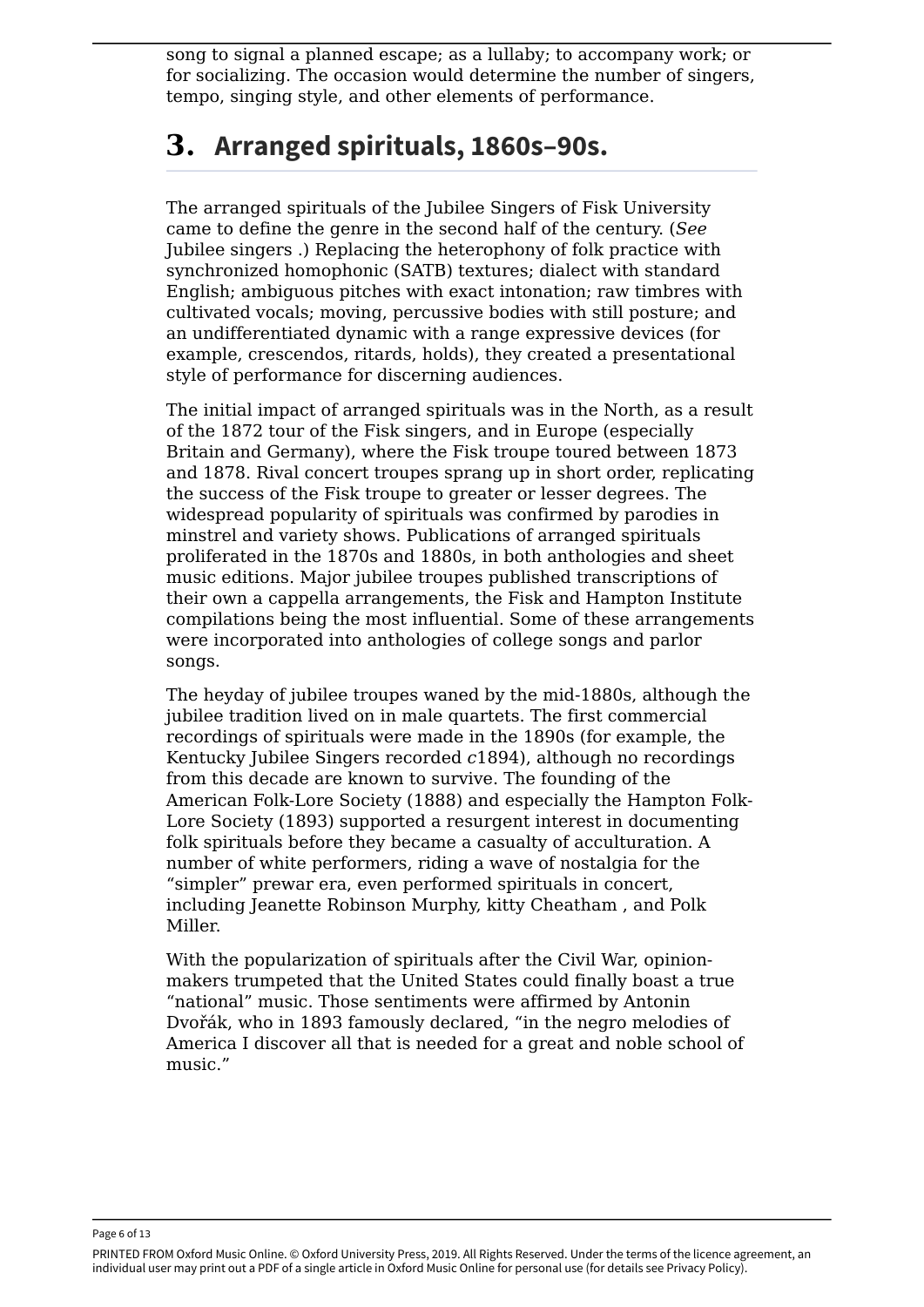#### **4. Nomenclature and the origins controversy.**

From the 1890s to the mid-1980s scholars debated whether spirituals were the cultural creation of whites or blacks. Arguing for white origins were (among others) Wallaschek, Benson, White, and George Pullen Jackson. Arguing for black origins were Krehbiel, J.W. Johnson, Epstein, Tallmadge, and Lovell. The controversy became particularly vigorous in the wake of Jackson's publications of the 1930s and 1940s (and his 1954 *Grove5* article on spirituals). In *White and Negro Spirituals* (1943) he matched 263 white spirituals to black cognates on the basis of printed song collections, asserting that black spirituals derived from white. Gilbert Chase among others pointed out that date of publication did not confirm date of origin in oral tradition, and was additionally irrelevant given that southern slaves were kept illiterate by law or edict.

Debates over origin tended to focus on "what remained" of African culture after Africans were brought to the United States—often termed "African retentions," "African survivals," or simply "Africanisms." Scholarship since the 1980s, however, has been less interested in cataloguing survivals and more focused on the processes, interactions, and attitudes that shaped African American culture. Spirituals reflected West African world-views applied to distinctly American experiences, in music that fused West African modes of performance with Euro-American musical styles.

The term "spirituals" derives from *Colossians* (3:16), which encourages expression of gratitude to God through the singing of psalms, hymns, and spiritual songs; the term was common in America, appearing in the title of the 1651 revised edition of the *Bay Psalm Book: the Psalms, Hymns, and Spiritual Songs of the Old and New Testaments*. It is not known when "spiritual" was first applied to African American song. In *Sinful Tunes and Spirituals* Epstein quotes an account of the choir of the First African Baptist Church of Richmond singing "spiritual songs" in 1855. Over a decade later in *Slave Songs* Allen and his co-authors identified "sperichils" as songs that accompany a ring shout. There was no standardization of terminology until the early 20th century. Writers and practitioners referred variously to spirituals, hymns, chants, shouts, and camp meeting or revival songs. After the Civil War and the rise of the jubilee groups, spirituals were additionally known as jubilees, slave songs, plantation songs, sorrow songs (W.E.B. Du Bois), and songs of bondage. Nonetheless, African American spirituals are characterized by a slave consciousness formed by West African cosmologies, cultural memory of African rituals and musical aesthetics, and slave psychology. No such common consciousness binds the repertory Jackson identifies as "white spirituals." Jackson determines his three subcategories of white spirituals—religious ballads, folk hymns, and revival spirituals—largely on the basis of morphology and musical features (tune family, scale, range). As a result the term "revival spirituals" masks the heterogeneity and historical complexities embedded in the songs placed in this category, among them camp meeting songs, shape note hymns, the spiritual songs of the Shakers, and German-language spiritual songs of the Pennsylvania Dutch.

Page 7 of 13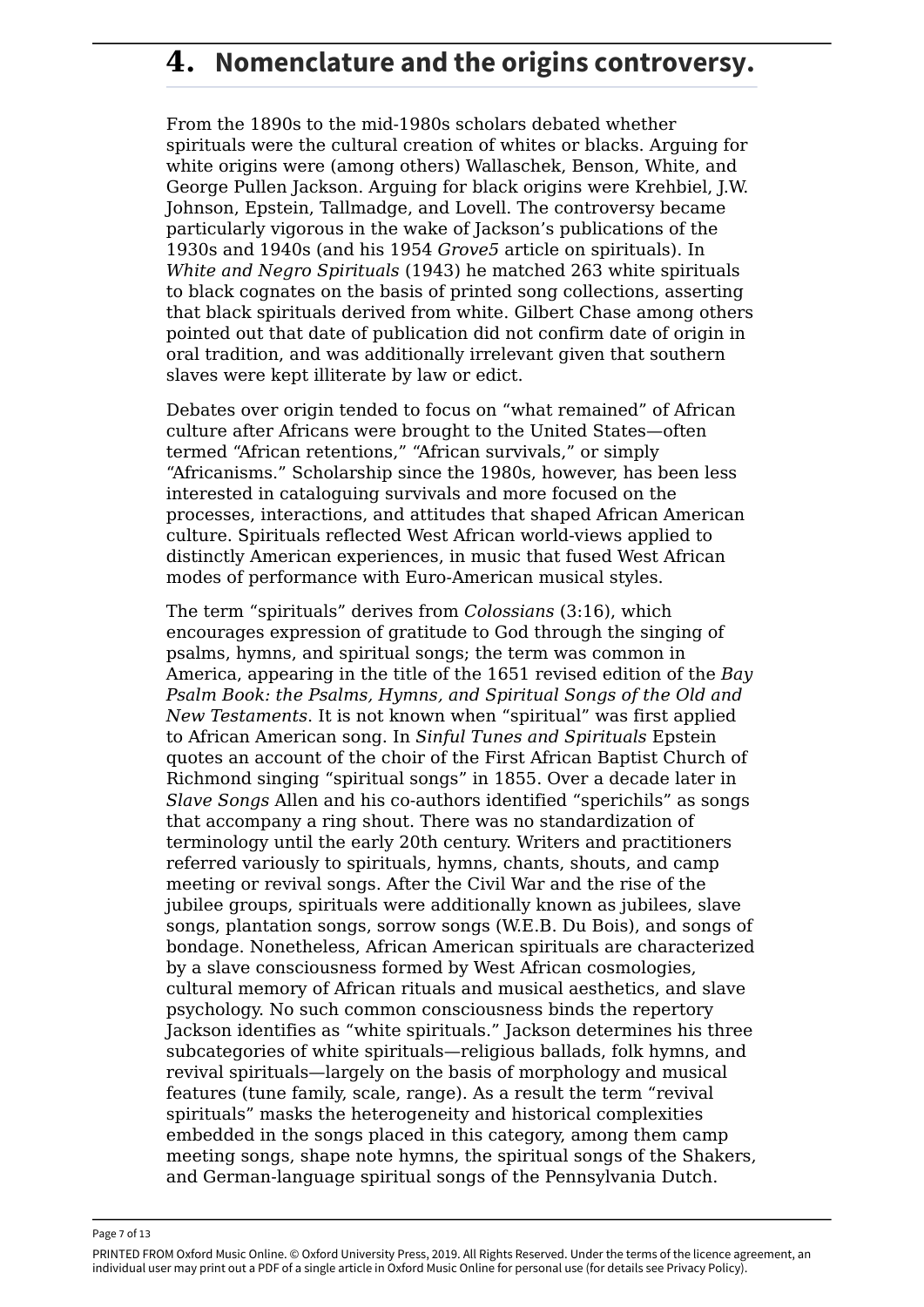The term "Negro spiritual," used occasionally in the 19th century (as early as 1867 in the *Atlantic Monthly*), became the standard label in the 20th. It is still in use as a historical designation, although "African American spiritual" is increasingly frequent in the 21st century.

### **5. Spirituals since 1900.**

Spirituals underwent continued development in the first half of the new century especially. samuel Coleridge-taylor 's *Twenty-Four Negro Melodies* for piano (1905) included sophisticated arrangements of spirituals. henry t. Burleigh 's art song spirituals took the artistry of vocal arrangements to a new level. Whereas 19th-century arrangements had featured diatonic chordal accompaniments, Burleigh wrote piano lines that formed a sensitive complement to the voice and helped create a dramatic arc, with effective uses of chromaticism and variation in each verse. Burleigh published his first choral arrangements in 1913, and his solo vocal arrangements followed in 1916 (the most famous being "Deep River," which immediately became a staple on concerts by both black and white artists).

Recordings of spirituals proliferated. Quartets and quintets from Fisk University recorded a cappella spirituals in the arranged choral style of the 19th century (with some updated harmonies) starting in 1909. Important composers–arrangers–directors who continued the black college choir tradition of spirituals included R(obert) Nathaniel Dett and Clarence Cameron White (Hampton Institute), william levi Dawson (Tuskegee Institute), and John Work, II (*see* Work: (1) John W. Work (i)) and John Work, III (*see* Work: (3) John W. Work (ii)) (Fisk University).

During the Harlem Renaissance (1920s–40s) composers continued to render spirituals as art music. Burleigh composed orchestral arrangements of spirituals in addition to vocal settings. Hall Johnson and J(ohn) Rosamond Johnson arranged spirituals for their respective professional choirs, who performed them in concert, Broadway shows, and films. Roland Hayes, Marian Anderson, and Paul Robeson became celebrated interpreters of spirituals in recitals. Symphonic works by William Grant Still and William Levi Dawson, among others, revealed musical inspiration from spirituals. The anthropologist Zora Neale Hurston, while acknowledging the beauty of art-song arrangements, labeled them "neo-spirituals" because they did not reflect the aesthetics and emotional quality of folk practice. Folklorists continued to collect and publish anthologies of folk spirituals, and were especially active in the renaissance era.

Collections of spirituals for congregational singing in revivals, evangelistic meetings, churches, and schools began to appear in the 1910s with John Nelson Clark Coggin's *Plantation Melodies and Spiritual Songs* (*c*1913), Homer A(lvan) Rodeheaver's *Rodeheaver's Plantation Melodies* (1918), *Songs and Spirituals* (1921), and the Baptist publication *National Jubilee Melodies* (*c*1920s). Pointing toward the development of a more conventional hymnal was R(obert) Nathaniel Dett's *Religious Folk-Songs of the Negro* (1926), an

Page 8 of 13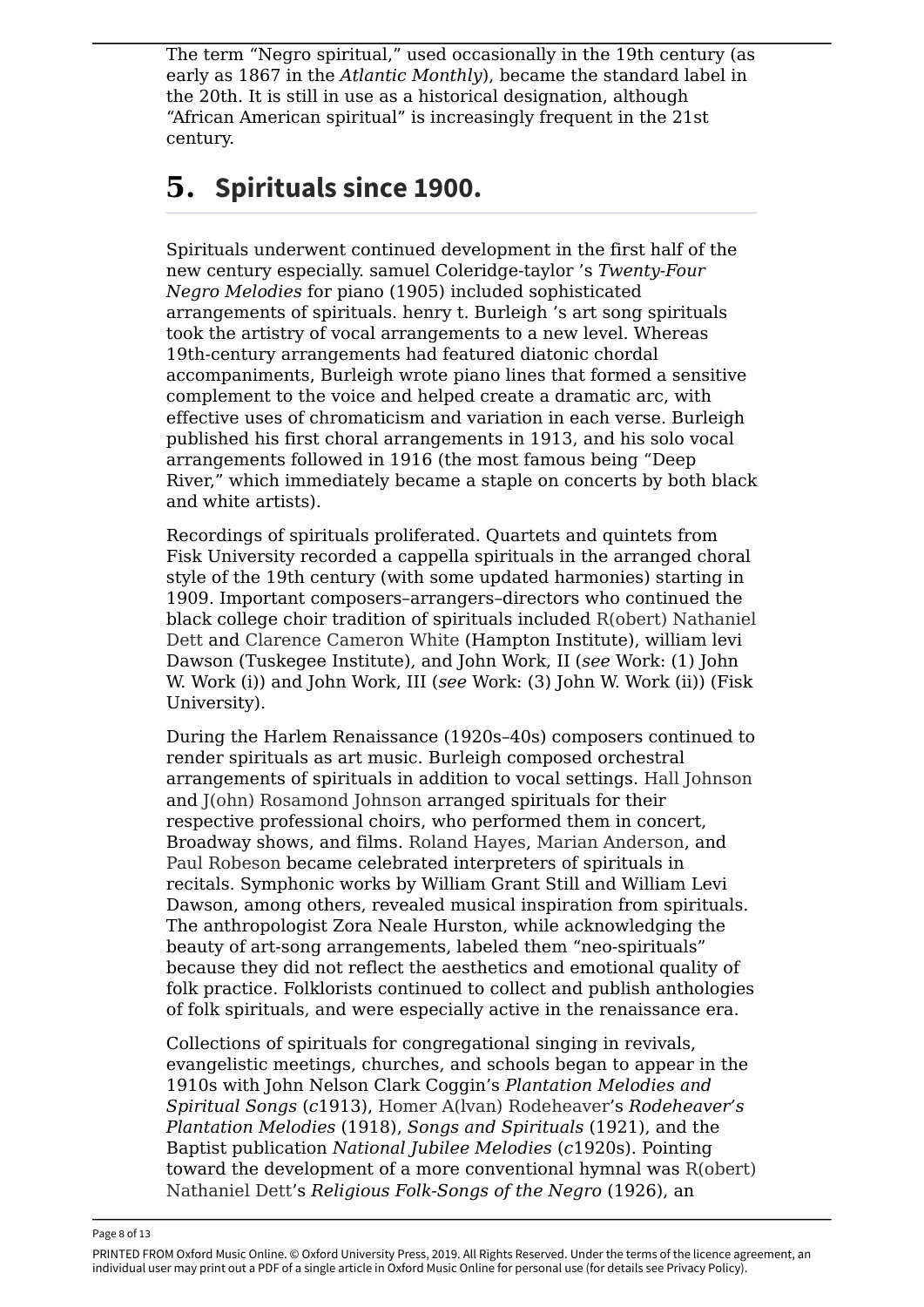extension and major revision of earlier Hampton Institute publications of spirituals. Dett organized the "hymns," as he called them, thematically, according to the way spirituals were already in use at Hampton:

Hymns of Admonition (e.g., "De Ole Sheep Done Know de Road") Hymns of Christian Life ("I Ain't Going to Study War No More") Hymns of Aspiration ("In Bright Mansions Above") Hymns of Judgment ("In Dat Great Gittin'-Up Mornin'") Hymns of Praise ("Rise and Shine") Hymns of Tribulation ("Keep Me from Sinking Down")

Dett noted that despite the spirituals' singularity of poetry, melody, harmony, and rhythm, "they correspond in sentiment with all the basic ideas of orthodox religious dogma." As such Dett's 26 categories correlated more closely with those found in contemporaneous white hymnals than did Work's earlier general categories (sorrow, faith, hope), put forth in his *Folk Song of the American Negro* (1915).

As (African) American musical genres proliferated in the 20th century, spirituals were absorbed into new performance styles, such as gospel (for example, the Golden Gate Quartet, Mahalia Jackson, Rosetta Tharpe), blues (for example, Charley Patton), and jazz (for example, Johnny Griffin Orchestra). Spirituals were a favorite among performers of the 1950s–60s folk revival (for example, Pete Seeger, Odetta). During the Civil Rights Movement spirituals lived again in folk practice. As freedom songs they circulated in oral tradition much as they had in the early 19th century, sung communally with lyrics tailored to local conditions. Choral arrangements for high schools, community groups, and professional choirs multiplied; for a good overview of influential choral arrangers see *The Oxford Book of Spirituals* (2002), edited by Moses Hogan, who was a leading force in developing and extending the musical tradition of spirituals. Although folk performance of spirituals has dwindled dramatically, it lives on in pockets of the United States, especially in churches of the rural South.

# **Bibliography**

#### *Selected collections*

R. Allen: *A Collection of Spiritual Songs and Hymns Selected from Various Authors by Richard Allen, African Minister* (Philadelphia, 1801)

W.F. Allen, C.P. Ware, and L.M. Garrison: *Slave Songs of the United States* (New York, 1867)

*Jubilee Songs: As Sung By the Jubilee Singers of Fisk University* (New York, 1872)

Page 9 of 13

PRINTED FROM Oxford Music Online. © Oxford University Press, 2019. All Rights Reserved. Under the terms of the licence agreement, an individual user may print out a PDF of a single article in Oxford Music Online for personal use (for details see Privacy Policy).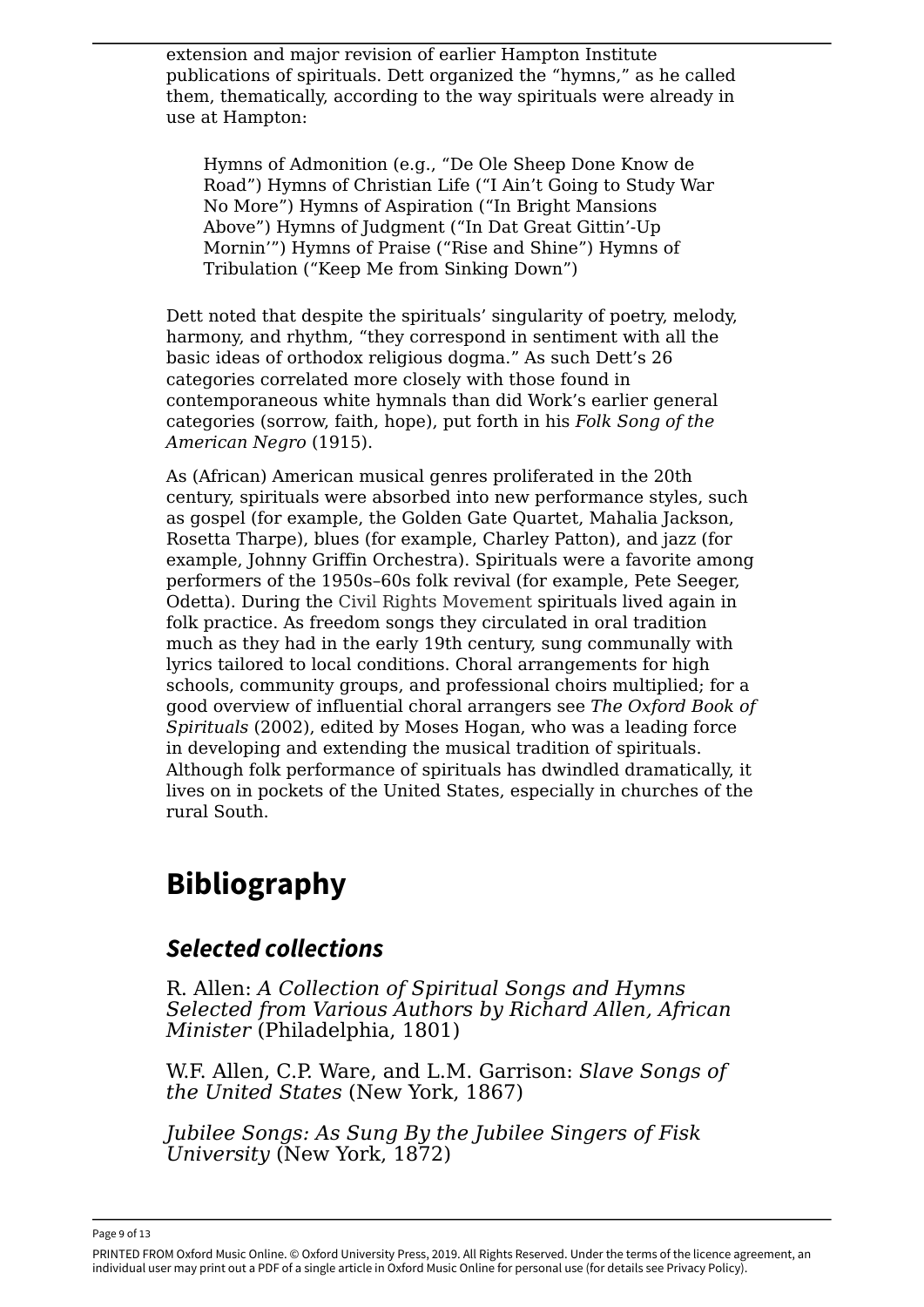G.D. Pike: *The Jubilee Singers and Their Campaign for Twenty Thousand Dollars* (Boston, MA, 1873)

T.P. Fenner: "Cabin and Plantation Songs as Sung by the Hampton Students," *Hampton and Its Students*, ed. M.F. Armstrong and H.L. Ludlow (New York, 1874, 5/1901), 171–256

J.B.T. Marsh: *The Story of the Jubilee Singers, With Their Songs* (London, 1875, 3/1892 with suppl.)

F.J. Work: *New Jubilee Songs: As Sung by the Fisk Jubilee Singers of Fisk University* (Nashville, TN, 1902)

S. Coleridge-Taylor: *Twenty-Four Negro Melodies* (New York, 1905)

J.N.C. Coggin: *Plantation Melodies and Spiritual Songs* (Philadelphia, abridged *c*1913)

H.A. Rodeheaver: *Rodeheaver's Plantation Melodies: a Collection of Modern, Popular and Old-Time Negro Songs of the Southland* (Chicago, 1918)

N. Curtis-Burlin: *Negro Folk-Songs* (New York, 1918–19)

*National Jubilee Melodies* (Nashville, *c*1920s)

J.W. Johnson and J.R. Johnson: *The Book of American Negro Spirituals* (New York, 1925)

D. Scarborough: *On the Trail of Negro Folk Songs* (Cambridge, MA, 1925)

N. Dett: *Religious Folk-Songs of the Negro, as Sung at Hampton Institute* (Hampton, VA, 1927)

C.C. White: *Forty Negro Spirituals* (Philadelphia, 1927)

N.I. White: *American Negro Folk-Songs* (Cambridge, MA, 1928)

E.A. McIlhenny: *Befo' de War Spirituals: Words and Melodies* (Boston, 1933)

J.W. Work: *American Negro Songs* (New York, 1940)

L. Parrish: *Slave Songs of the Georgia Sea Islands* (New York, 1942)

R. Hayes: *My Songs: Aframerican Religious Folk Songs* (Boston, 1948)

*Songs of Zion* (Nashville, TN, 1981)

*African American Heritage Hymnal* (Chicago, 2001)

Page 10 of 13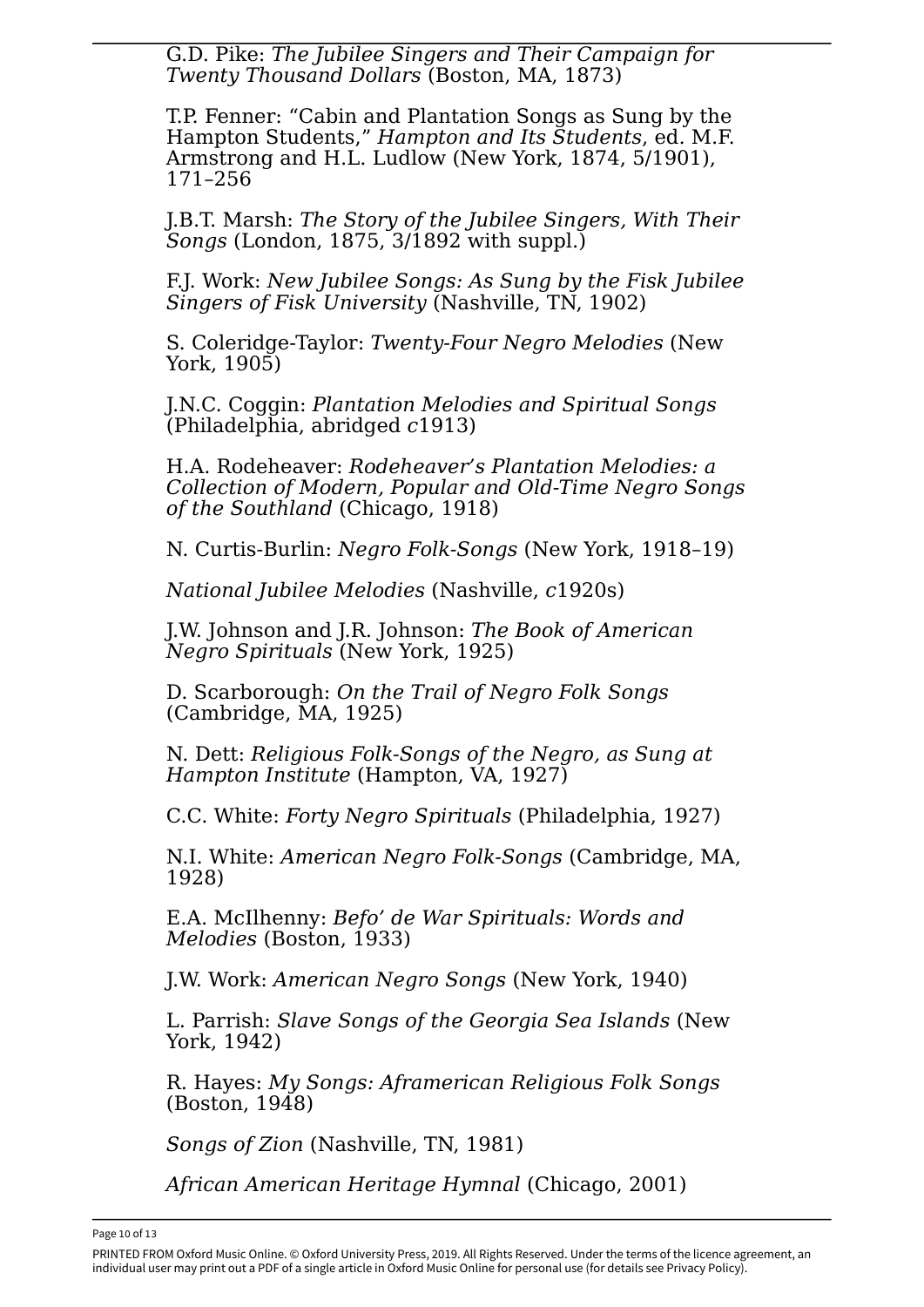M. Hogan: *Oxford Book of Spirituals* (New York, 2002)

*The Hall Johnson Collection* (New York, 2003)

#### *Studies*

J.F. Watson: *Methodist Error* (Trenton, NJ, 1819)

F. Bremer: *The Homes of the New World; Impressions of America*, trans. Mary Howitt (New York, 1853)

F.A. Kemble: *Journal of a Residence on a Georgian Plantation in 1838–1839* (New York, 1863)

T.W. Higginson: "Negro Spirituals," *Atlantic Monthly*, No. 19 (1867), 685–94

T.W. Higginson: *Army Life in a Black Regiment* (Boston, MA, 1870)

A. Dvořák: "Dvořák on Negro Melodies," *The Musical Record* [Boston, MA] (July 1893), 13 only

R. Wallaschek: *Primitive Music* (London, 1893)

W.E. Barton: *Old Plantation Hymns: With Historical and Descriptive Notes* (Boston, MA, 1899)

H.E. Krehbiel: *Afro-American Folksongs: a Study in Racial and National Music* (New York, 1914)

L.F. Benson: *The English Hymn* (New York, 1915)

J.W. Work: *Folk Song of the American Negro* (Nashville, TN, 1915)

H.W. Odum and G.B. Johnson: *The Negro and His Songs: a Study of Typical Negro Songs in the South* (Chapel Hill, NC, 1925)

A. Gilchrist: "The Folk Element in Early Revival Hymns and Tunes," *Journal of the Folk-Song Society*, 8/32 (1928), 61–95

N.I. White: *American Negro Folk-Songs* (Cambridge, MA, 1928)

J.P. Jackson: *White Spirituals in the Southern Uplands* (Chapel Hill, NC, 1933)

Z.N. Hurston: "Spirituals and Neo-spirituals," *Negro: an Anthology*, ed. N. Cunard (New York, 1934), 359–61

J.P. Jackson: *White and Negro Spirituals* (Locust Valley, NY, 1943)

Page 11 of 13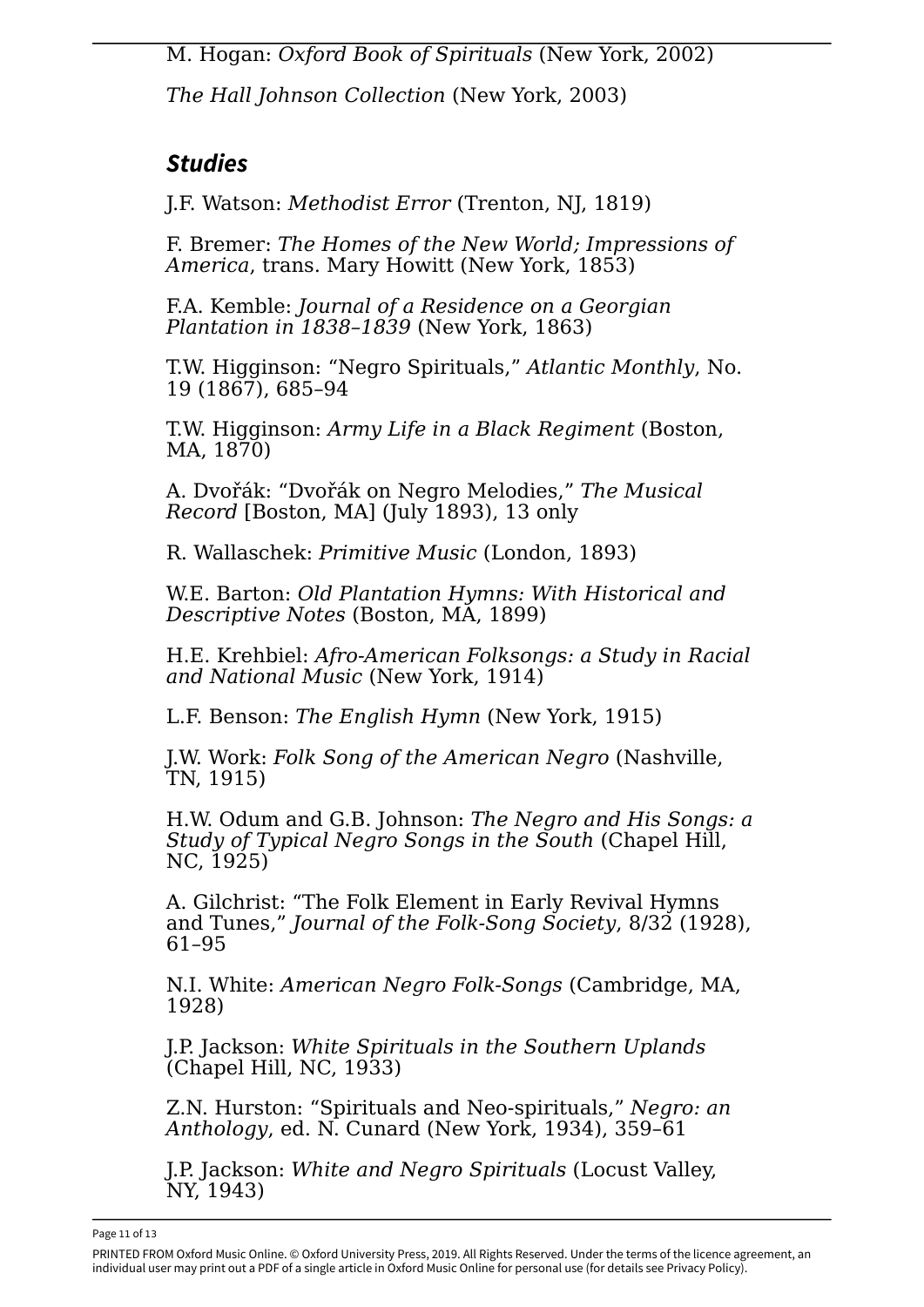J.P. Jackson: *Another Sheaf of White Spirituals* (Gainesville, FL, 1952)

M.M. Fisher: *Negro Slave Songs in the United States* (Ithaca, NY, 1953)

G. Chase: *America's Music from the Pilgrims to the Present* (New York, 1955)

D. Yoder: *Pennsylvania Spirituals* (Lancaster, PA, 1961)

H. Courlander: *Negro Folk Music U.S.A.* (New York, 1963)

J. Lovell Jr.: *Black Song: The Forge and the Flame* (New York, 1972)

P. Maultsby: "Black Spirituals: An Analysis of Textural Forms and Structures," *BPM*, 4 (1976), 54–69

D. Epstein: *Sinful Tunes and Spirituals: Black Folk Music to the Civil War* (Urbana, IL, 1977)

L. Levine: *Black Culture and Black Consciousness: Afro-American Folk Thought from Slavery to Freedom* (New York, 1977)

A.J. Raboteau: *Slave Religion: the "Invisible Institution" in the Antebellum South* (New York, 1978)

D.W. Patterson: *The Shaker Spiritual* (Princeton, NJ, 1979)

W.H. Tallmadge: "The Black in Jackson's White Spirituals," , 9 (1981), 139–60 *BPM*

D. Epstein: "A White Origin for the Black Spiritual? An Invalid Theory and How It Grew," *American Music* 1/2 (1983), 53–9

J.F. Garst: "Mutual Reinforcement and the Origins of Spirituals," *American Music*, 4/4 (1986), 390–406

S. Stuckey: *Slave Culture: Nationalist Theory and the Foundations of Black America* (New York, 1987)

E. Southern and J. Wright: *African-American Traditions in Song, Sermon, Tale, and Dance, 1600s–1920: an Annotated Bibliography of Literature, Collections, and Artworks* (Westport, CT, 1990)

J. Snyder: "A Great and Noble School of Music: Dvořák, Harry Burleigh, and the African American Spiritual," *Dvořák in America*, ed. J.C. Tibbetts (Portland, OR, 1993), 1234–48

E. Southern: *The Music of Black Americans* (New York, 3/1997)

Page 12 of 13